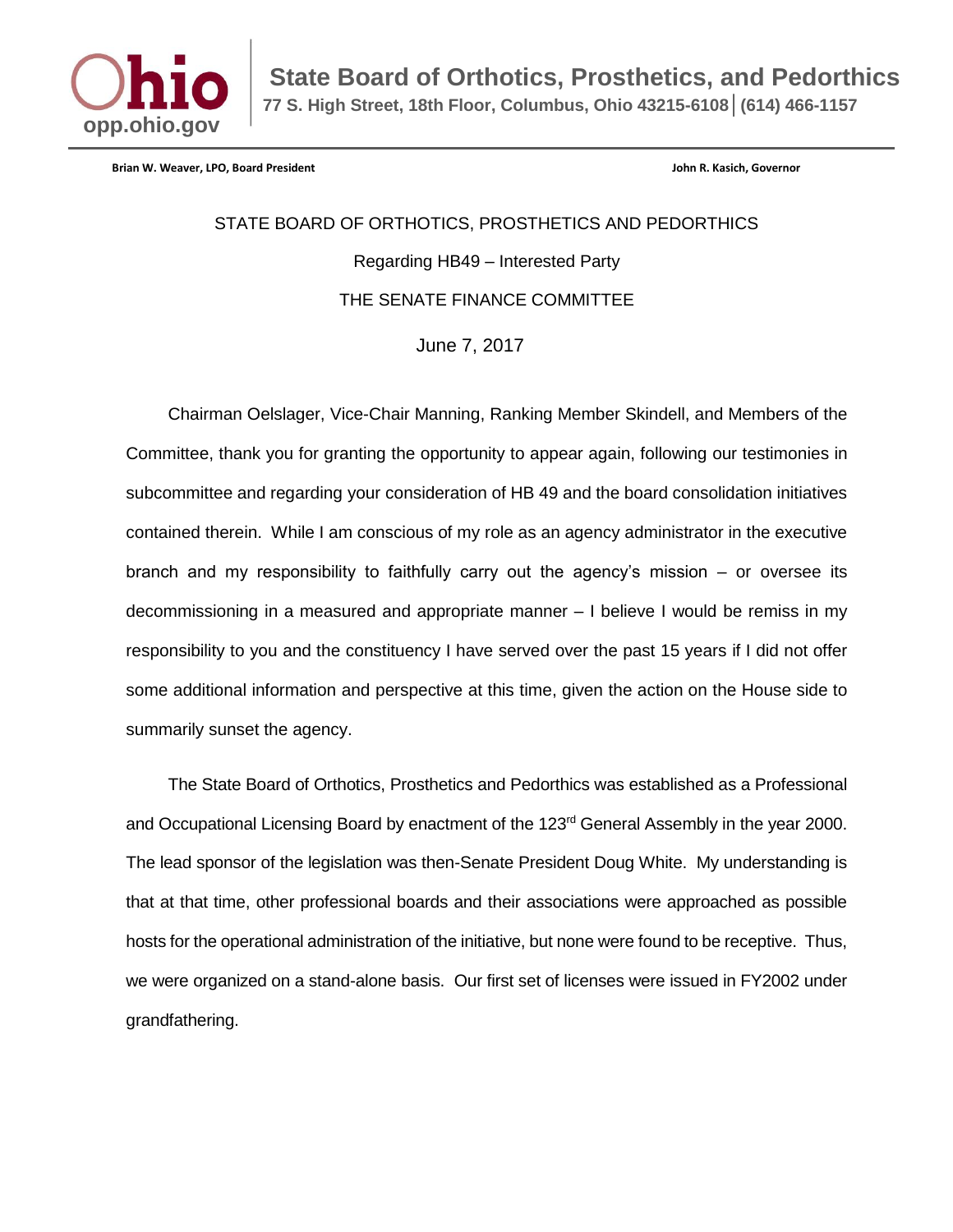License fees were adequate to cover organizational expenses for the first few budget cycles, but a combination of factors pushed our revenue to expense ratio out of balance. We recognized that dynamic beginning with budgeting for FY14-15. We noted then that the profession's interest in maintaining licensure and the state's interest in operational efficiencies and level playing field regulation would be well served by an update to the Practice Act. However, no legislative sponsor emerged.

Thus, in preparing our budget under the Executive's direction for the current biennium (FY16- 17), we suggested a package of budget language to go along with our request for appropriation based on that language. The newer language would have allowed for additional licensing of common certification types in the sector, as well as creating pathways for military veterans with basic medical assistance training. While the appropriation request was approved by OBM, the language package was not.

As agency administrator, I continued to urge both the O&P Association and the Governor's office to consider engaging with the legislature for the longer-term interests of the licensing initiative, and have suggested more than one model that appeared to make programmatic sense based on shared-mission analyses. In testimony on the FY16-17 budget, we again set forth ideas for improvement and expansion of licensing authority. That testimony was given to a committee on the Senate side then chaired by Sen. Burke, who at that time indicated some concern about our status and an interest in working toward a solution. Then as now, items of much larger budgetary magnitude demanded more attention from members and their staffs.

As an administrator, although I appear before the legislature on behalf of the agency when called to do so, I am not primarily a lobbyist or legislative liaison. I admit and own the fact that I have not been able to effectively advance the argument for legislative reform of Chapter 4779.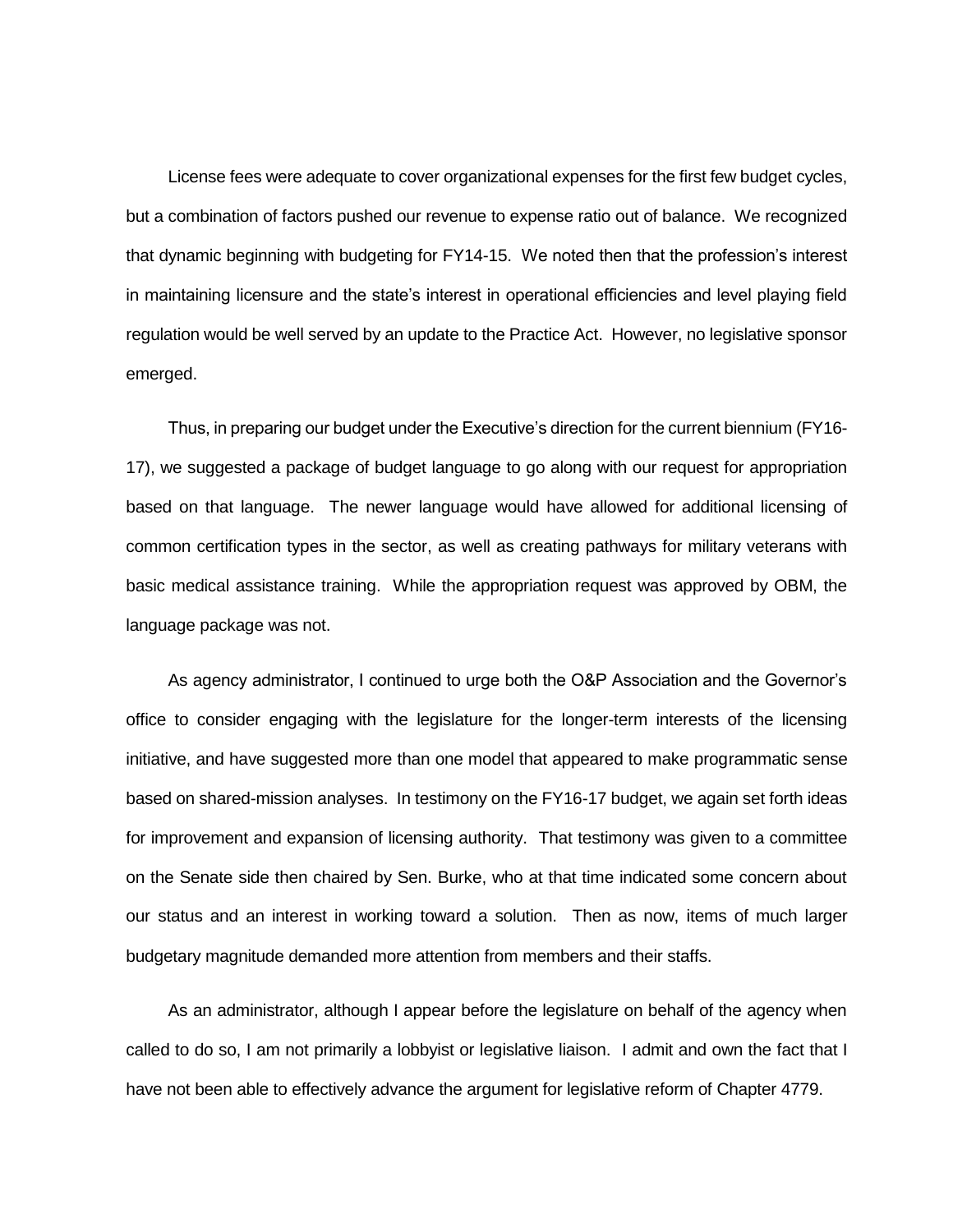As agency administrator, neither am I arguing against an appropriate consolidation initiative. If the Committee is willing to consider an alternative proposal, please note that the OPP Board regulates professional practices that are classified within the federal healthcare regulatory matrix in the sector known as DMEPOS – which stands for Durable Medical Equipment, Prosthetics and Orthotics, and Supplies. As such, if the Committee might consider "undoing" two other pieces of this puzzle, I would suggest that OPP would fit well, with some further statutory refinement, in the currently-consolidated Respiratory Care/Home Medical Equipment model.

The reason it made sense in the first place to have HME regulation reside with the Respiratory Care Board when that enactment was brought forward in 2004 is/was that the professions are both regulated at the federal level in that same "DME Sector". The federal Center for Medicare/Medicaid Services Facility Accreditation Quality Standards specify requirements for three major customizable and individually-expensive device or equipmentbased types in its three appendices:

- (A) Respiratory supplies;
- (B) Manual and Power Wheelchairs; and
- (C) Orthotics and Prosthetics.

As opposed to the vast array of other medical consumables in the DMEPOS inventory, these are identified as devices the dispensation of which require, for maximum patient/consumer benefit, the informed, educated and highly knowledgeable attention of well-trained professionals.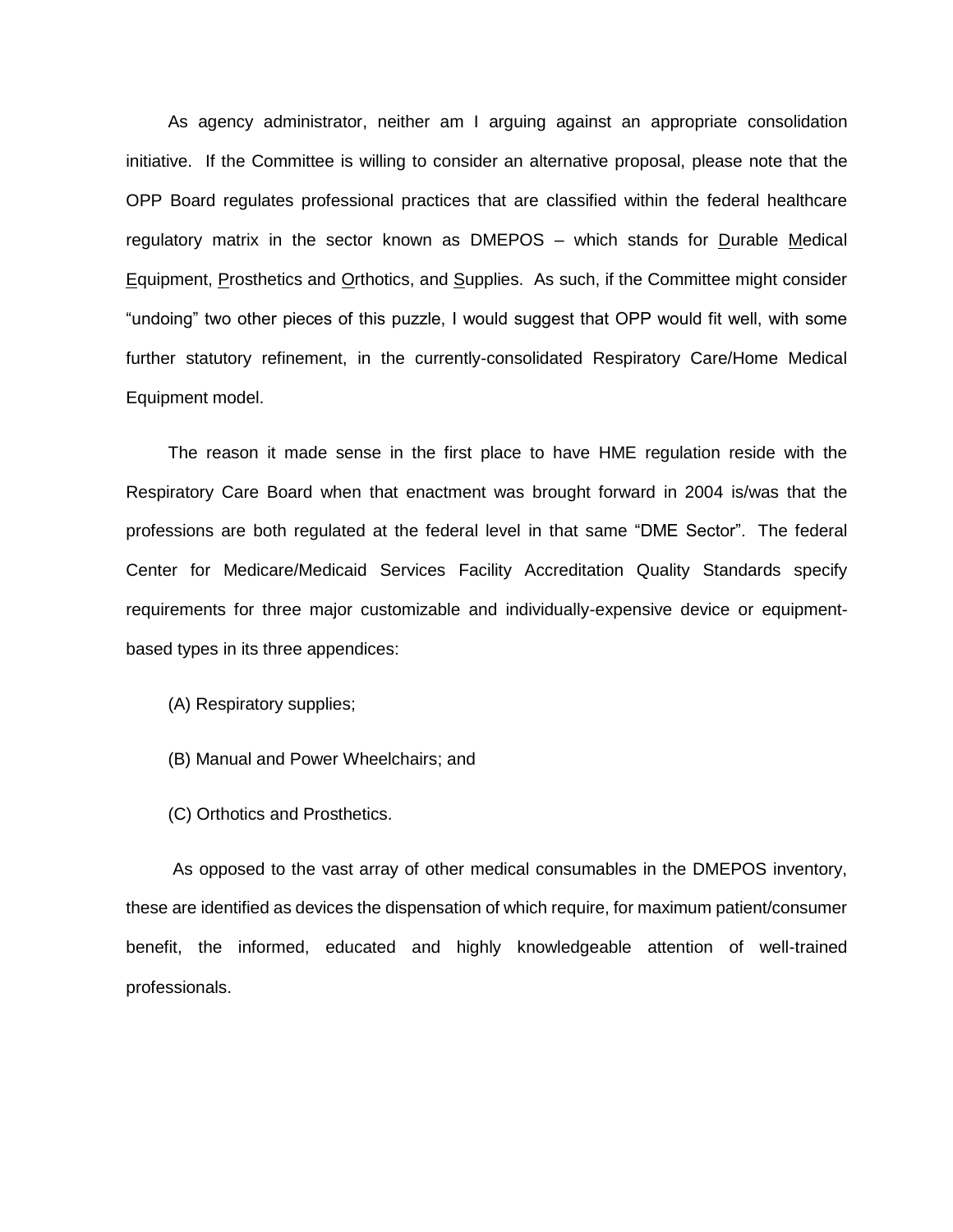What's been missing from the O&P piece in Ohio regulation, in addition to the lack of licensing or registration for in-sector lower-level actors (fitters and assistants) is the facility piece. So, to the extent that RCB/HME has gained expertise and proficiency in facility registration and regulation while maintaining licensure requirements for individual allied healthcare practitioners, a convincing argument could be made that RCB/HME/OPP consolidation is the "smarter" consolidation move.

- Adding 2 Board positions there would reduce the total Board member "load" by 5 positions.
- Adding registration/certification/accreditation for O&P facilities/providers makes for a more level playing field for the sector regulation in Ohio.

Facility owners would have to be responsible for facility registration, but that would also allow for a reduction in cost of licensure for individual practitioners and would not necessarily require a greater cost burden on the business owners, since they mostly already reimburse their licensed practitioners for their license fees. Thus, it may entail cost-shifting within the sector, but not necessarily a greater cost burden overall.

The Medical Board and Pharmacy Board are certainly competent to handle their respective assignments (Respiratory Care and HME) under the original consolidation proposal, but one can easily question why with the imminent onset of medical marijuana regulation and the urgent need to address the opioid epidemic the tasks entailed in "onboarding" these additional license types should be imposed on the agencies that will be focusing on those more crucial and critical public policy concerns.

The consideration of something like a Professional Licensing Division that could be of service to a number of the smaller agencies, working in concert with the shared services model of the DAS Central Services Agency, would be another alternative worth study.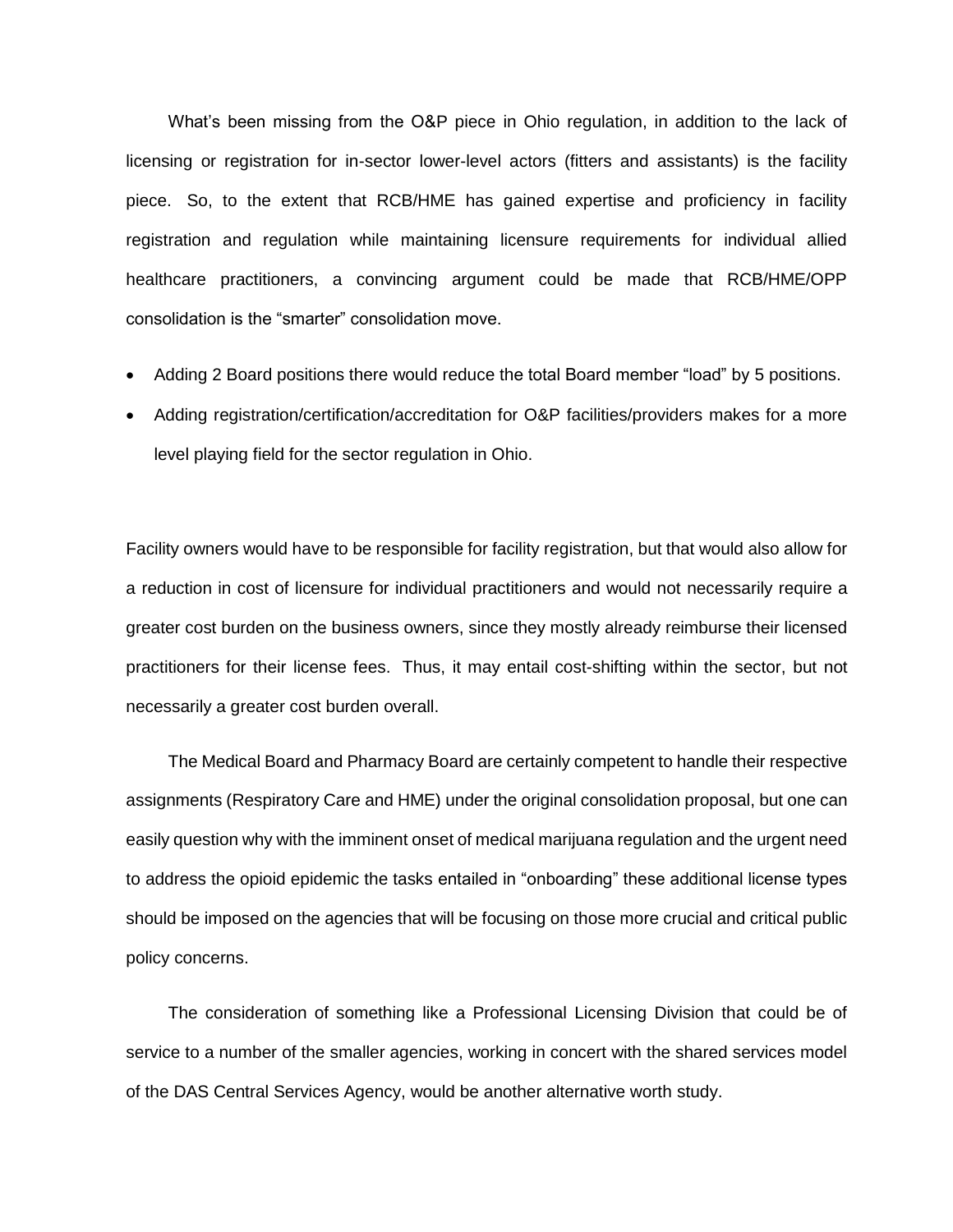Failing the adoption of any alternative consolidation model, or the patience to allow the affected agencies to work in partnership to present a plan for review during the next fiscal year, I would urge legislative leaders to place the licensing functions of Chapter 4779 under a different licensing agency.

Because pictures can sometimes speak louder than words, I am appending to my testimony a few slides from testimony given by one of our licensees, a local practitioner and a former member and president of the Board. This presentation gives a graphic argument in favor of licensing for this professional class of healthcare provider, given the state of Ohio's established policy of licensing in the interests of the health and safety of its residents.

To be clear: I am not here lobbying for my job; I have nearly 23 years of service credit to the state and will be able to look out for my own interests regardless of the action you may take as regards this budgetary line item.. I am here asking that you accord an appropriate level of respect and consideration for these hands-on consumer care professionals who have invested so much to raise their stature in allied healthcare over these past nearly two decades, and the patients they serve who deserve more than a mail-order device delivery experience for their customized orthotic and prosthetic needs.

Thank you for your consideration. I welcome the opportunity to answer any questions Members may have, or to stand on these writings as presented.

Respectfully submitted,

Mark B. Levy Board Director State Board of Orthotics, Prosthetics and Pedorthics 77 S. High St.,  $18<sup>th</sup>$  floor Columbus, OH 43215-6108 Tel: 614-466-1157 Fax: 614-387-7347 [mark.levy@opp.ohio.gov](mailto:bopp@exchange.state.oh.us) [www.opp.ohio.gov](http://www.opp.ohio.gov/)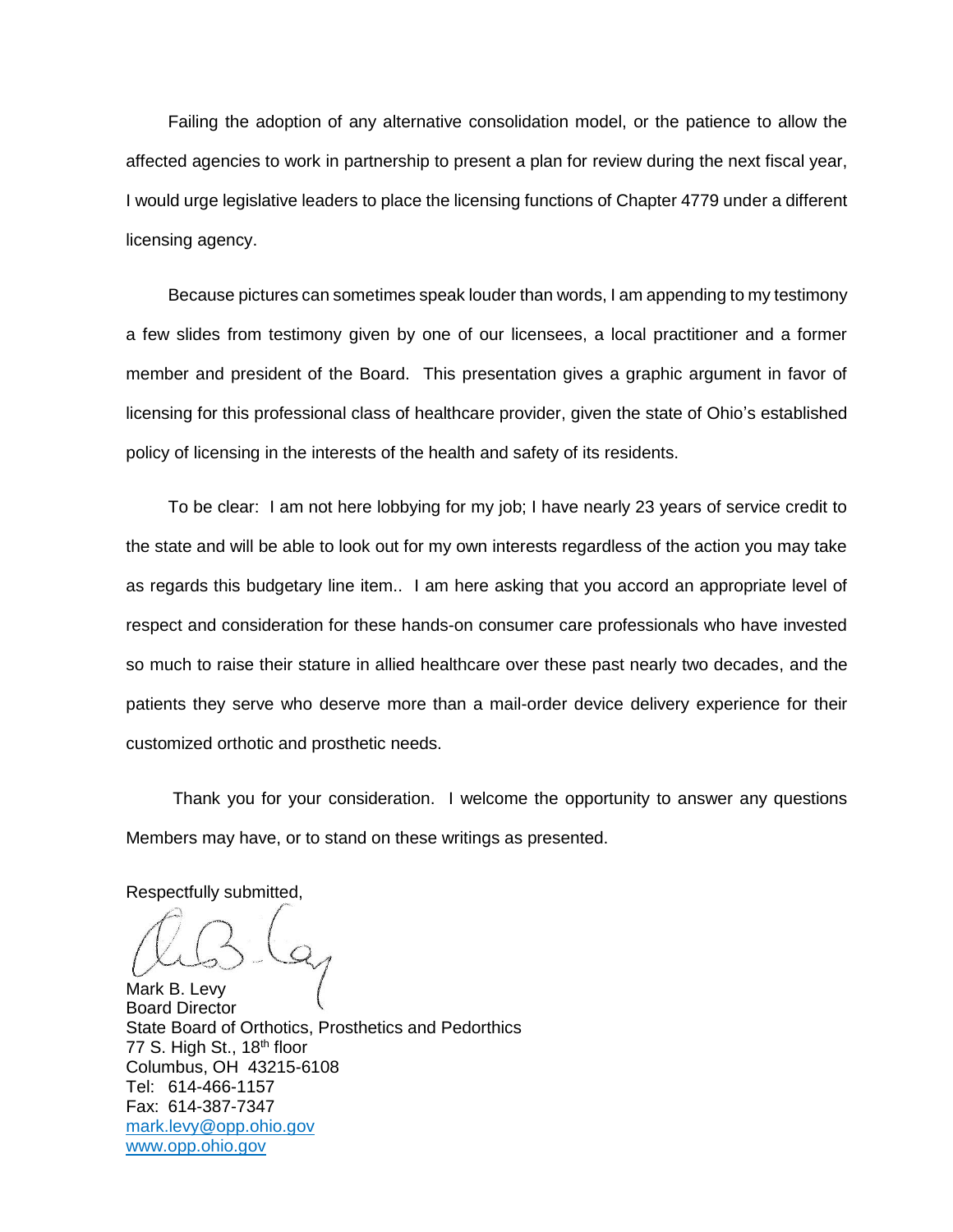This requires a license in Ohio



This should continue to require a license in Ohio



Barbering **Cranial Remolding Orthotic Helmets**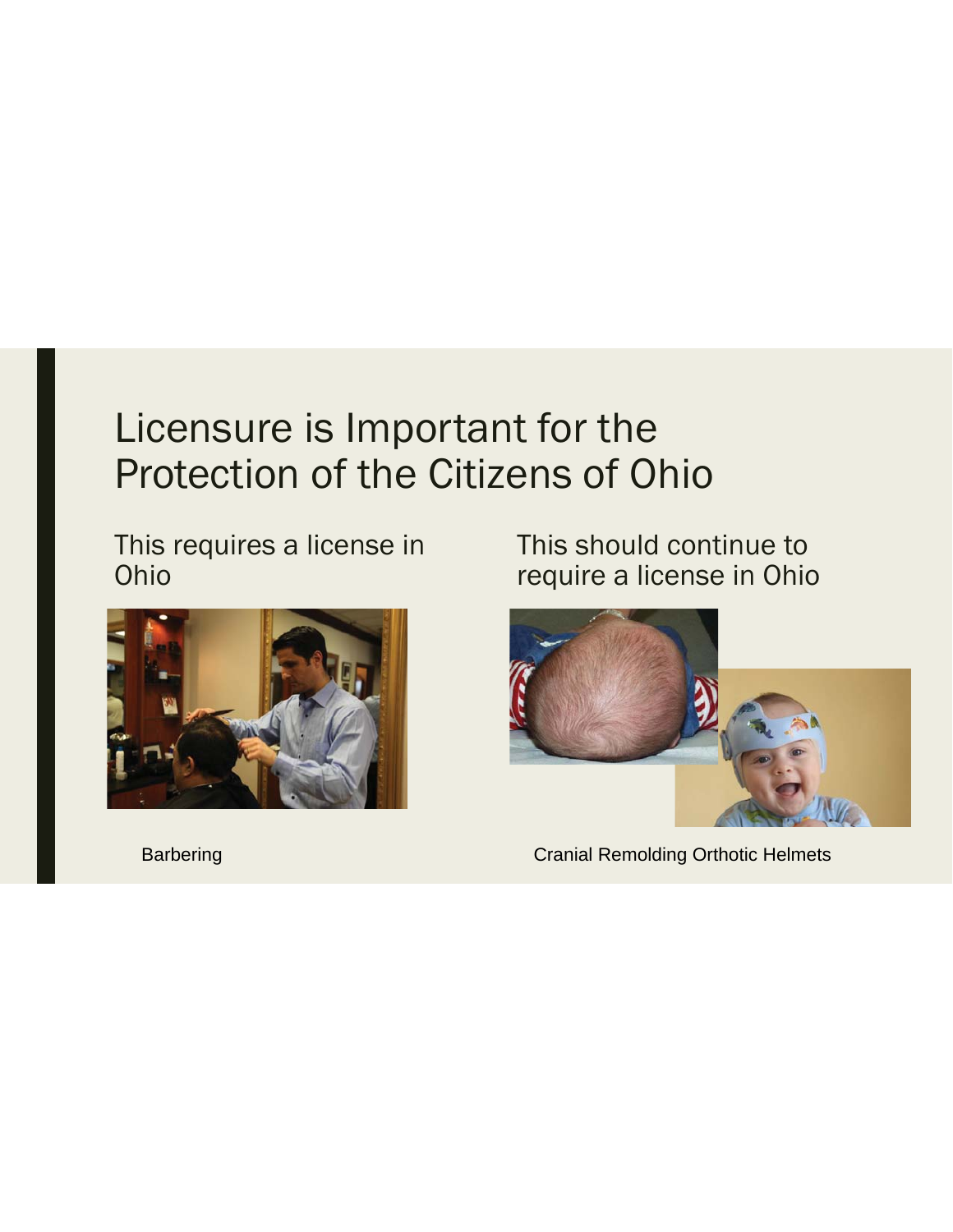This requires a license in Ohio



This should continue to require a license in Ohio



Cosmetic Skin Care **Example 20** HALO bracing for spine immobilizations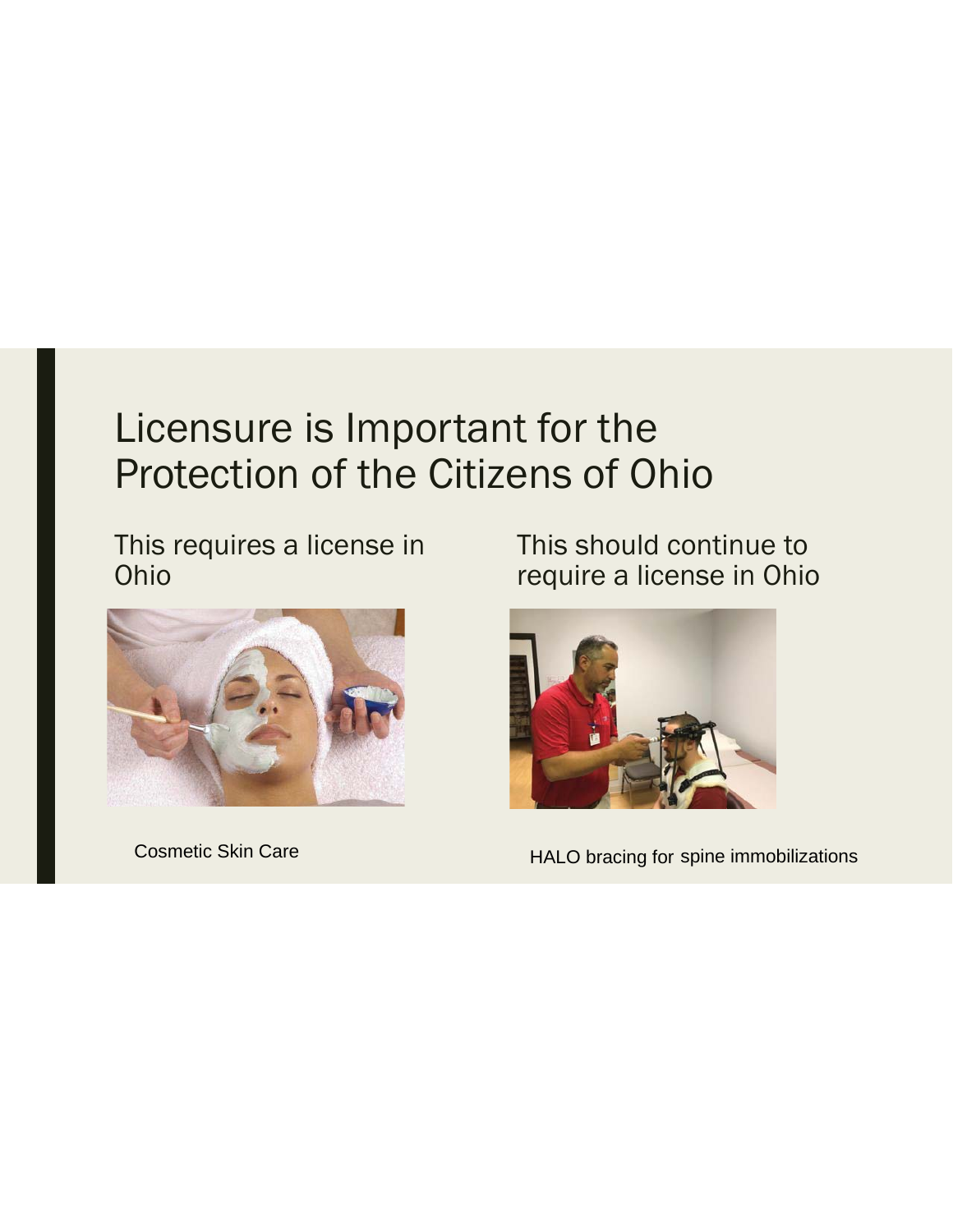This requires a license in Ohio



This should continue to require a license in Ohio



Massage therapy **Customized TLSO bracing for spinal curvature**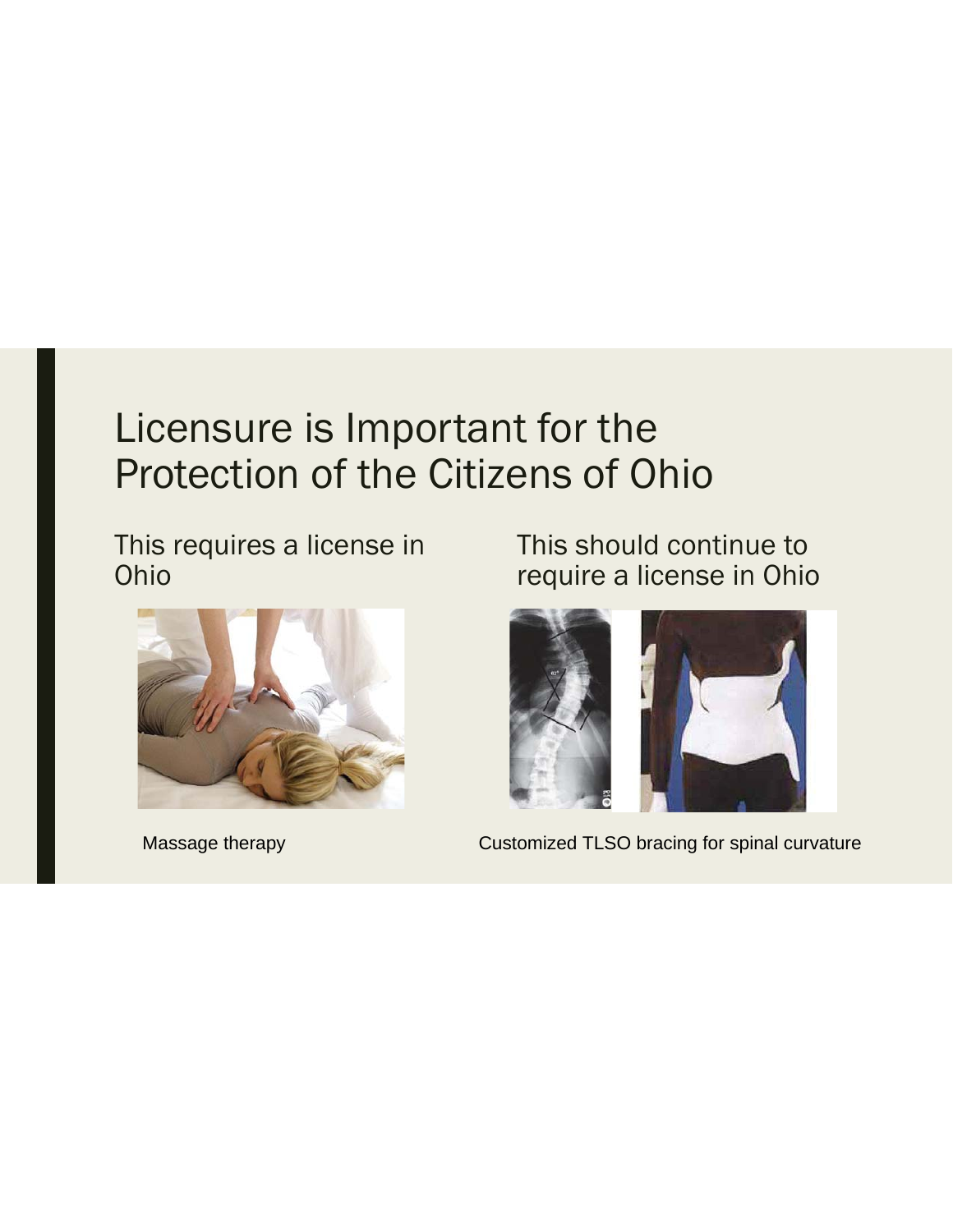This requires a license in Ohio



This should continue to require a license in Ohio



Manicure/pedicure nail techs Ankle-foot and Knee-ankle-foot orthotics for severe deformities and ulcerations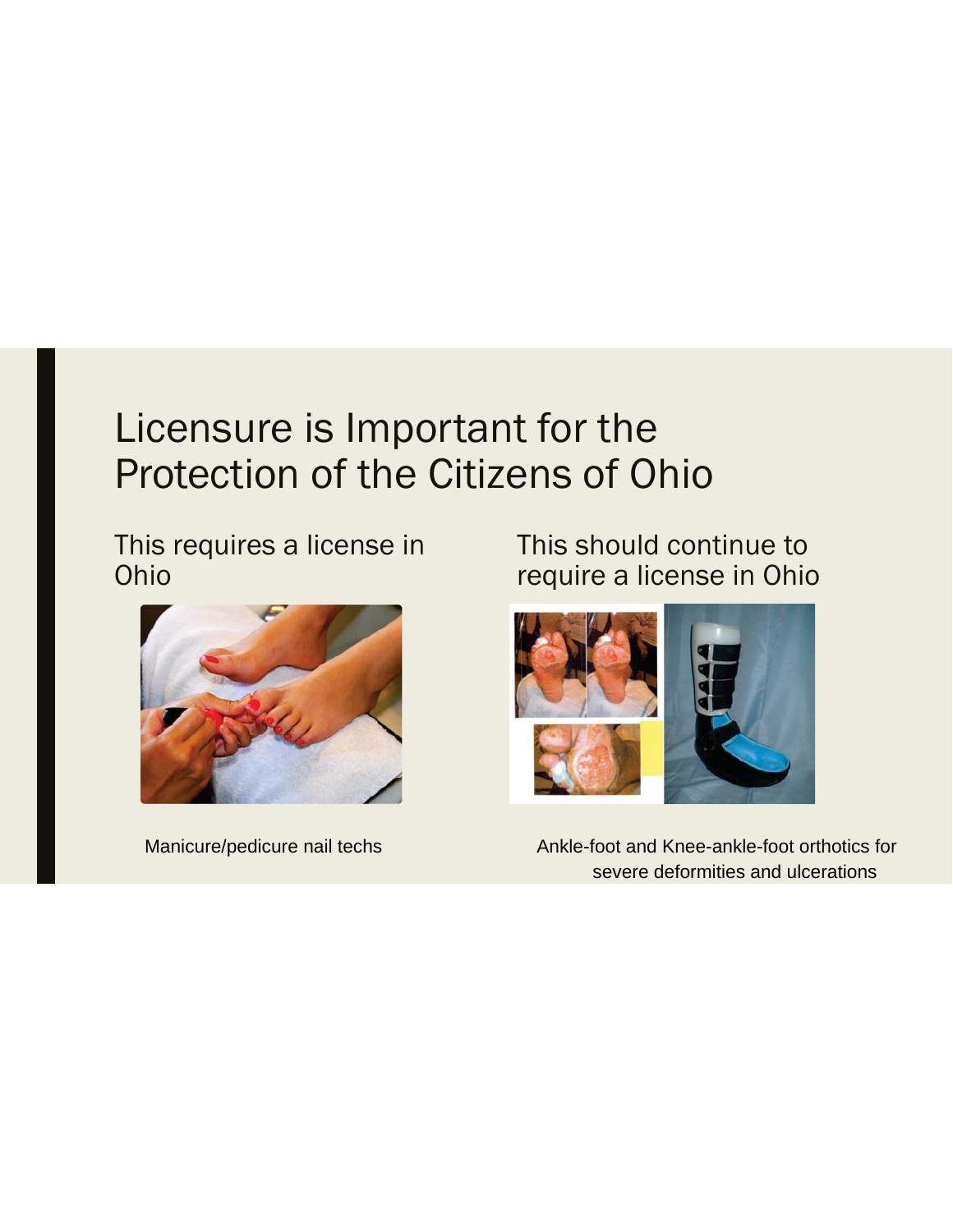This requires a license in Ohio



Boxing and Mixed Martial Arts **Limb Prosthetics** 

This should continue to require a license in Ohio

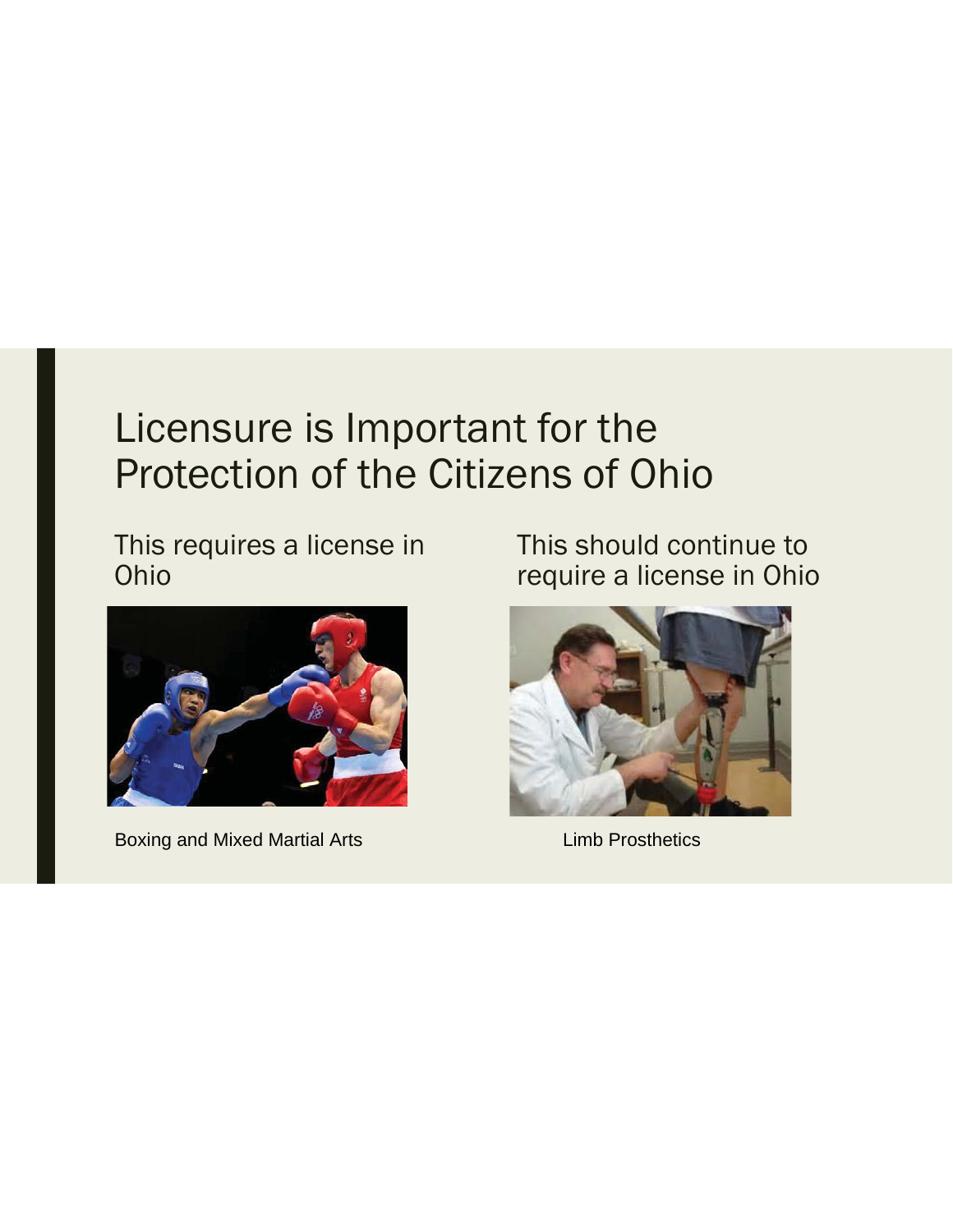#### ALTERNATIVE CONSOLIDATION PROPOSAL:

#### OHIO RESPIRATORY CARE and MEDICAL EQUIPMENT PROVIDERS BOARD

Home Medical Equipment provider licensing/regulation was added to the responsibilities of the Ohio Respiratory Care Board in 2004. That enactment was logical from a regulatory standpoint because Respiratory Therapists have responsibility for recommending and attenuating appropriate devices for respiratory care patient utilization, and those devices are regulated at the federal level as components of the "DME Sector" (Durable Medical Equipment, Prosthetics, Orthotics, and Supplies). Similarly, the devices within the jurisdiction of the Home Medical Equipment provisions are regulated within the same sector. The Respiratory Care Board primarily provided for licensing of individual caregivers; the HME provisions largely focused on facility and/or business entity regulation.

What has been missing from the Orthotics, Prosthetics and Pedorthics Practice chapter, enacted in the year 2000, has been the facility side of the picture.

**The federal CMS Facility Accreditation Quality Standards,** while setting forth standards for all medical equipment and supplies-providing vendors who wish to provide services to the Medicare/Medicaid populations, single out specific requirements for three major customizable and individually-expensive device or equipment-based types: (A) Respiratory supplies; (B) Manual and Power Wheelchairs; and (C) Orthotics and Prosthetics. As opposed to the vast array of other medical consumables in the DMEPOS inventory, these three categories identify devices the dispensation of which require, for maximum patient/consumer benefit, the informed, educated and highly knowledgeable attention of well-trained professionals.

Instead of abandoning the expertise and efficiencies developed through RC/HME regulation over the past six biennial budget cycles, this proposal would build on those efficiencies in a consolidation framework that would more effectively and even-handedly provide a state-based regulatory structure more in line with the federal policy requirements that govern the sector.

#### CHAPTER 4761

- Re-brand the state agency as the Ohio Respiratory Care and Medical Equipment Providers Board, adding two Orthotic and Prosthetic provider seats to the board member ranks, and reducing the overall board member load by 5 positions.
- Vest license administration for Chapter 4779 licensees with the RC/ME board, and establish facility licensing/registration for Orthotic and Prosthetic facilities, including registration for out-of-state non-custom orthotic device shippers.
- Provide a more robust inspection and investigative capacity for the O&P sector while capturing the economies of scale that will allow for a reduction in license fee assessments for individual licensed practitioners